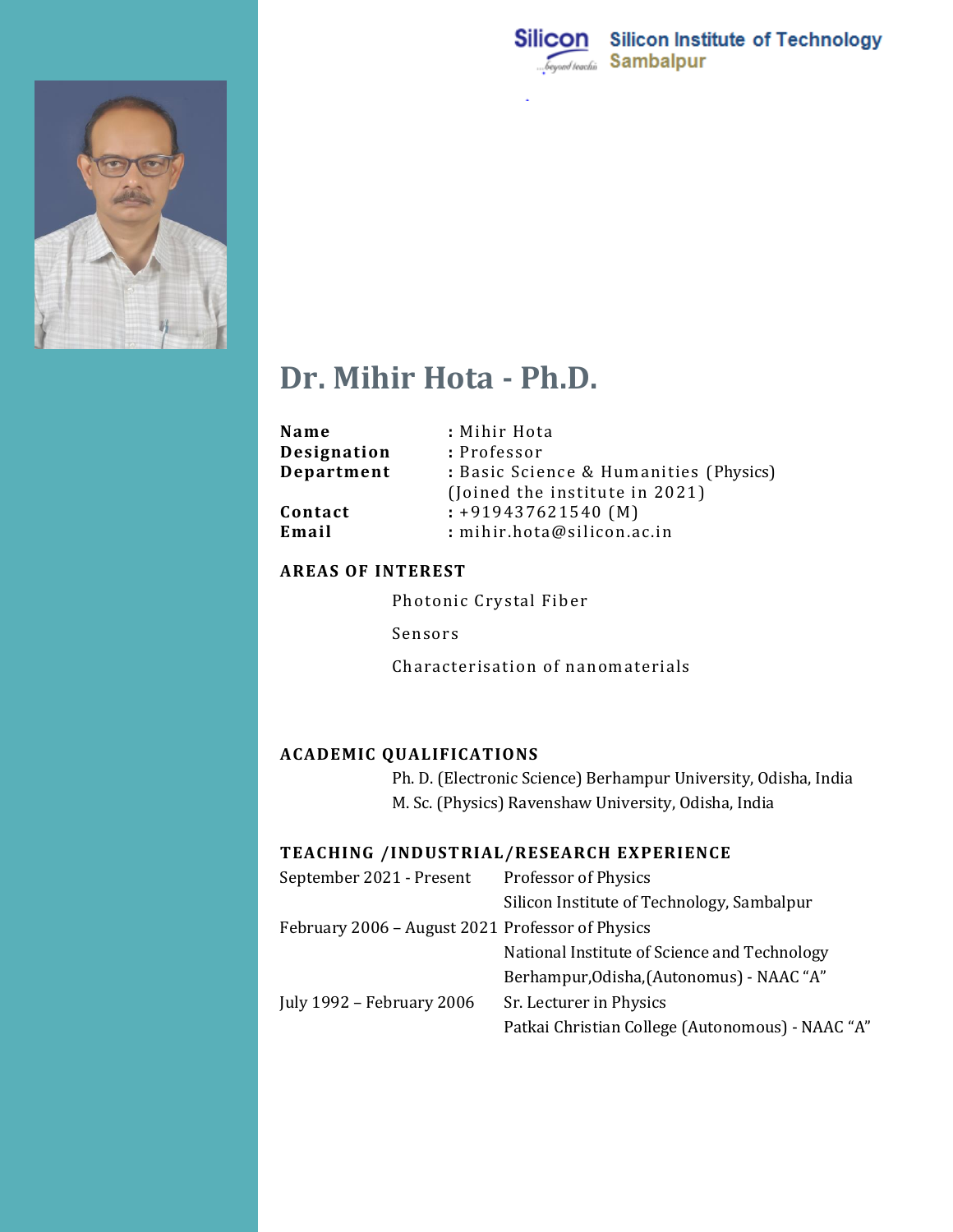#### **OTHER EXPERIENCES:**

- 1. Attended ICNOP 2017, AT Toronto University, Canada.
- 2. Visited Brunel University, London from 24th April 2016 to 3rd May 2016 for UKERI project work as Visiting Scientist.
- 3. 2 years of teaching experience in G.M College (Autonomous), Sambalpur.
- 4. 14 years in Pattkai Christian College, Dimapur (Autonomous NACC A) as H.O.D.
- 5. 5 years of experience as a member of BUGS (Board of Under Graduate Studies) in Nagaland University.
- 6. 5 years of experience as a member of Quality Control Groups in NAAC, Patkai Christian College
- 7. 5 years of experience as a member of Inspection Committee for Opening New Streams in the Colleges of Nagaland University
- 8. 1 year experience as a member of Academic Council of Patkai Christian College, Dimapur (Autonomous).
- 9. Reviewer of "Journal of Quantum and Opto -Electronics" of SPIE.
- 10. Board of studies member(Physics) of Department of Physics, Berhampur University
- 11. Board of studies member(Physics) of Department of Physics, NIST (Autonomus)
- 12. Coordinator, JBNSTS Science workshops for the North-East, Kolkata
- 13. Member of the Disciplinary Committee at the NIST, Berhampur
- 14. Member, DST INSPIRE Science camp (12 camps conducted with 400 participants in each camp)
- 15. Faculty advisor of Astronomy Club at NIST.
- 16. Faculty advisor of Trekking and sports activities at NIST
- 17. Worked as Superintendent of B.PUT. Examinations held at NIST
- 18. Worked as Finance Officer at NIST
- 19. Worked as Hostel Superintendent in U.G. and P.G. Hostels at NIST
- 20. Faculty Advisor, NIST ISTE Student Chapter
- 21. Worked as Student Welfare coordinator, NIST, Berhampur
- 22. Worked as Alumni Coordinator, NIST, Berhampur

#### **P U B L I C A T I O N S P U B L I C A T I O N S**

#### **JOURNALS**

- 1. S.P. Dash, M. Hota and S.K. Tripthy « Fingertip Touch-based Non-invasive Glucose Sensor Using Visible Laser Light in a SiO2-Au- SiO2 Coated Prism: Design and Implementation Using the Matrix Method » Accepted for Publication Lasers in Eng., Vol. 0, pp. 1–14,2021
- 2. [D.K.PapouliasaT.S.KosmasbR.SahucV.K.B.KotadM.Hotac](https://www.sciencedirect.com/science/article/pii/S037026931930855X?via%3Dihub#!) "Constraining nuclear physics parameters with current and future COHERENT data" [Physics Letters B,](https://www.sciencedirect.com/science/journal/03702693) [Volume 800,](https://www.sciencedirect.com/science/journal/03702693/800/supp/C) 10 January 2020, 135133
- 3. M Hota, SK Tripathy, "Photonic Crystal Structures for Sensing Application", Journal of Bionanoscience 10 (5), 331-340,2016, ISSN: 1557-7910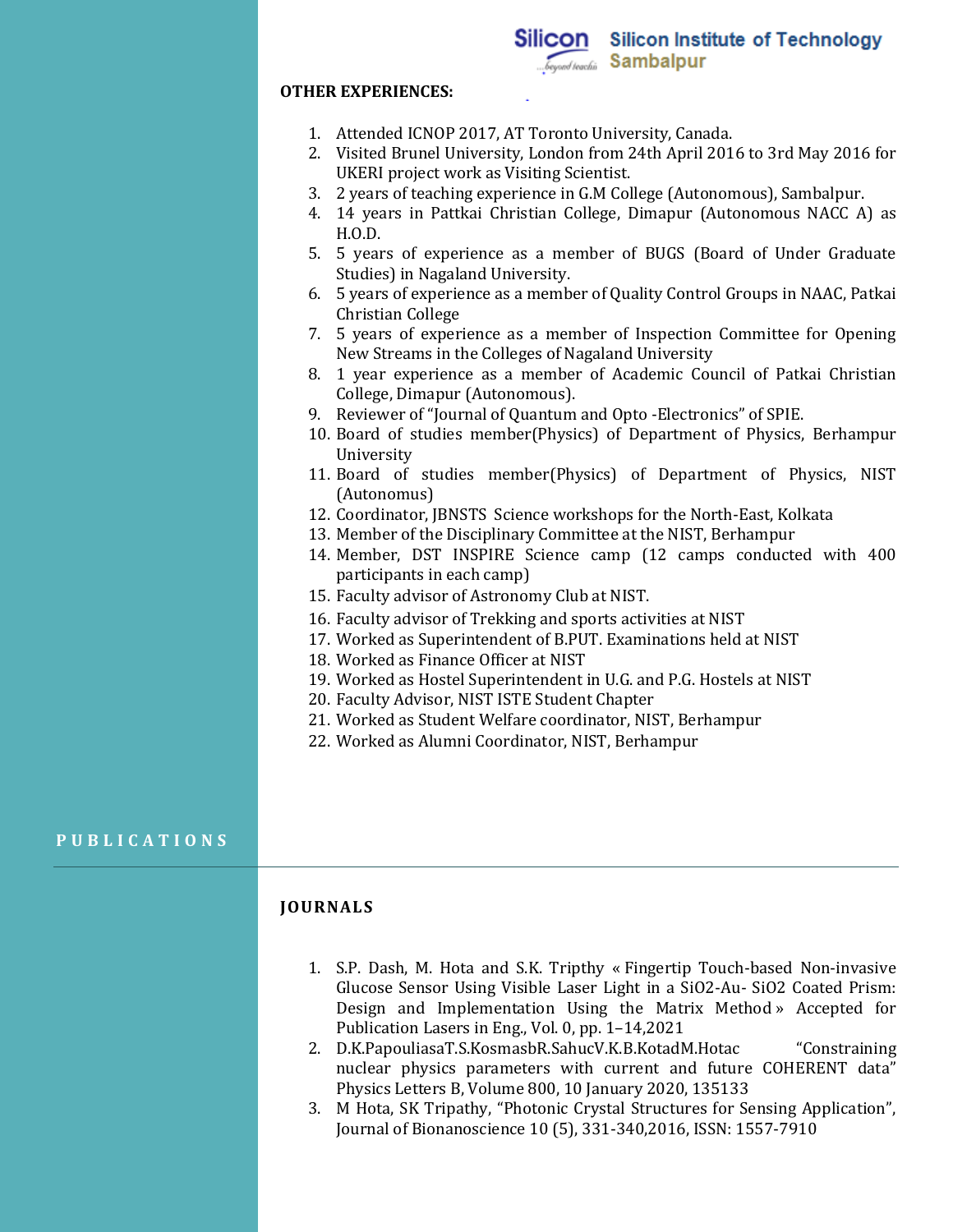## Silicon Silicon Institute of Technology *General Inacchia* Sambalpur

- 4. " Realization of a Photonic Switch in a Photonic Crystal Fiber using Kerr Nonlinearities"Abhilash Panda, MihirHota,TrilochanPanigrahi,Sonali PravaDash,Sukanta Kumar Tripathy,IJCA,2015
- 5. "Enhancement of transmission efficiency in a photonic bandgap fiber introducing nonlinearity" Avilash Panda, S K Tripathy and MihirHota,Proc. SPIE 9654, International Conference on Optics and Photonics 2015, 96541X (June 15, 2015); doi:10.1117/12.2182805
- 6. "A Model for Optical Bistability in a Hybrid Semiconductor Photonic Crystal Structure" S.K.Tripathy, Mihir.Hota, T. Panigrahy, IEEE Photonic Technology Letters, Photonic Crystal Structure" S.K.Tripathy, Mihir.Hota, T. vol.21, No.12, pp.772-774, 2009.
- 7. S.K.Triapathy and Mihir Hota "Optical Bistable Switching in a Magnetic Semiconductor". McMillan Advanced Research Series, 2009, pages-589-592.
- 8. "Analysis of diffraction efficiency of a Holographic Coupler with respect to angular divergence" Mihir.Hota and S.K.Tripathy, Indian Journal of Physics 83(4) 1-8(2009).
- 9. "Coupling Optimization in holographic coupler Large area Flattened Fiber system" S.K.Tripathy, Mihir.Hota, P. Nayak, IEEE Xplore, Proceedings of the IEEE International Conference on Computing, communication and Networking, pp. 1-5, 2008(ICCCN 2008). ISBN: 978-1-4244-3594-4.
- 10. "Free Space Based Optical Communications Systems" Mihir.Hota, S.K.Tripathy, R.K.Dash and A.K.Panda, GITAM Journal of Information Communication Technology, Vol-2, Jan-Jul 2009, pp-11-15.
- 11. "Photonic Crystal Structure for Different Photonic Applications" Mihir Hota , Sonali P Dash , GopinathPalei and Sukanta K.Tripathy, International Journal of Instrumentation Electrical Electronics Engineering, Vol1.no2, March 2013.
- 12. "Realization of optical XOR and OR gates using asymmetric Y-structure in a two dimensional photonic crystal" Rath Smruti, Dash Sonali P, Hota Mihir,Tripathy Sukanta K, AIP Conference Proceedings, Volume 1461, Issue 1, p.369-373,2012
- 13. "Design of a holograting to couple power between two fibers for optical communication" Swati Mishra, S K Tripathy and MihirHota, *Asian Journal of Physics*,Vol. 21, No 2 (2012)219-224
- 14. "Optical Bistable Switching in a Magnetic Semiconductor", McMillan Advanced Research Series, pages-589-592, 2009.
- 15. S.P.Dash, Mihir Hota, and S.K.Tripathy, "Segmented Core-clad Fiber Design for Enhanced SBS Threshold and Improved Coupling Efficiency", International Conference on MEMS and Optoelectronics Technology(ICMOT-2010) organized by International Accreditation Council of quality Education and Research.pp76-79
- 16. S.P.Dash, Mihir Hota, Trinath Sahu and S.K.Tripathy "Analysis of Coupling Efficiency between Two Holey Fibers Using a Holographic Coupler" International conference on Computing and Signal Processing(ICCSP-2011) to be held at NIT Calicut and published in IEEE EXPLORE.
- 17. S.Rath,S.P.Dash,M.Hota and S.K.Tripathy, "Realization of Optical XOR and OR Gates Using Asymmetric Y Structure in a Two Dimensional Photonic Crystal", AIP conference Proceedings in International Workshop on Functional Materials,pp371-375(2012)
- 18. S.Rath,S.P.Dash,M.Hota and S.K.Tripathy, "Realization of Optical OR Gates Using Asymmetric Y Structure in a Two Dimensional Photonic Crystal", ICONSET-2011, IEEEXplore, 2011 , pp 196 – 197

### **BOOK CHAPTERS**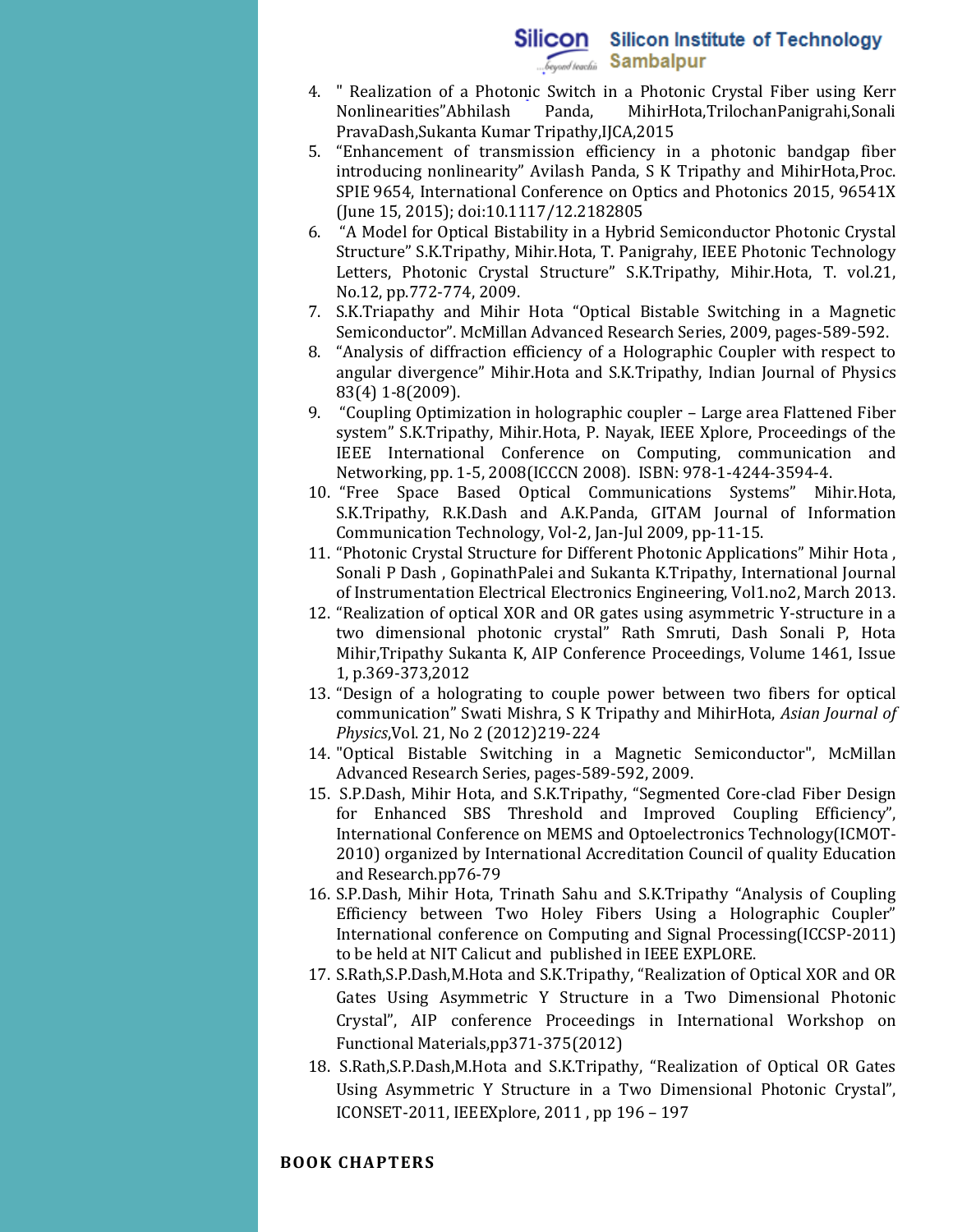- 1. "DNA Assited Synthesis of CdS Nanowires: A Nano-bioelectronic Device" S.N.Sarangi,B.C.Behera,M.Hota and S.K.Tripathy,Advanced Materials,AIP Conference Proc.,2005,070006-1-070006-4, December 2017,https:doi.org/10.1063/1.5050763,ISBN 978-0-7354-1721-2
- 2. S.K.Triapathy and Mihir Hota "Optical Bistable Switching in a Magnetic Semiconductor". McMillan Advanced Research Series, 2009, pages-589-592. ISBN:0230328512
- 3. S.K.Tripathy,Mihir Hota and Nilamber Muduli, "Optical Bistability in a Photonic Crystal Structure close to a Magnetic Semiconductor,the effect of Impurity and self interaction "Communication Technologies and VLSI design, page 326-329,ISBN:978-81-8424-493-9,2009

#### **Editor of Book:**

## **(AIP/ CONFERENCE PROCEEDINGS) Volume-2005, December 2017 (Published in 2018)**

1. Advanced Materials, Proceedings of the Internationmal Workshop on Advanced Materials(IWAM-2017), Editors: S. M. Bose, S. K. Tripathy and M. Hota

#### **A N Y O T H E R**

#### **CONFERENCE/ SEMINAR PAPERS PRESENTED**

- 1. "DNA Assited Synthesis of CdS Nanowires: A Nano-bioelectronic Device" S. N. Sarangi, B. C. Behera, M. Hota and S. K. Tripathy Advanced Materials, AIP Conference Proc. 2005,070006-1-070006-4, December 2017, https:doi.org/10.1063/1.5050763,ISSN 0094-243X
- 2. "Quantum Confinement in LEEH Capped CdS Nanocrystalline" M. Hota, N. Jena, S. N. Sahu, Page 1664-1667, 2017, Conference Proceedings, Toronto, Canada, June 15-16,2017 (eissn: 2010-3778)
- 3. "Enhancement of transmission efficiency in a photonic bandgap fiber introducing nonlinearity**"** Avilash Panda, S K Tripathy and MihirHota,Proc. SPIE 9654, International Conference on Optics and Photonics 2015, 96541X (June 15, 2015); doi:10.1117/12.2182805
- 4. S.K.Triapathy and Mihir Hota "Optical Bistable Switching in a Magnetic Semiconductor" **DOI:** [10.1109/ELECTRO.2009.5441036](https://doi.org/10.1109/ELECTRO.2009.5441036)
- 5. "Coupling Optimization in holographic coupler Large area Flattened Fiber system" S.K.Tripathy, Mihir.Hota, P. Nayak, IEEE Xplore, Proceedings of the IEEE International Conference on Computing, communication and Networking, pp. 1-5, 2008(ICCCN 2008). ISBN: 978-1-4244-3594-4.
- 6. "Realization of optical XOR and OR gates using asymmetric Y-structure in a two dimensional photonic crystal" Rath Smruti, Dash Sonali P, HotaMihir,TripathySukanta K, AIP Conference Proceedings, Volume 1461, Issue 1, p.369-373,2012
- 7. S.P.Dash, Mihir Hota, and S.K.Tripathy, "Segmented Core-clad Fiber Design for Enhanced SBS Threshold and Improved Coupling Efficiency", International Conference on MEMS and Optoelectronics Technology(ICMOT-2010) organized by International Accreditation Council of quality Education and Research.pp76-79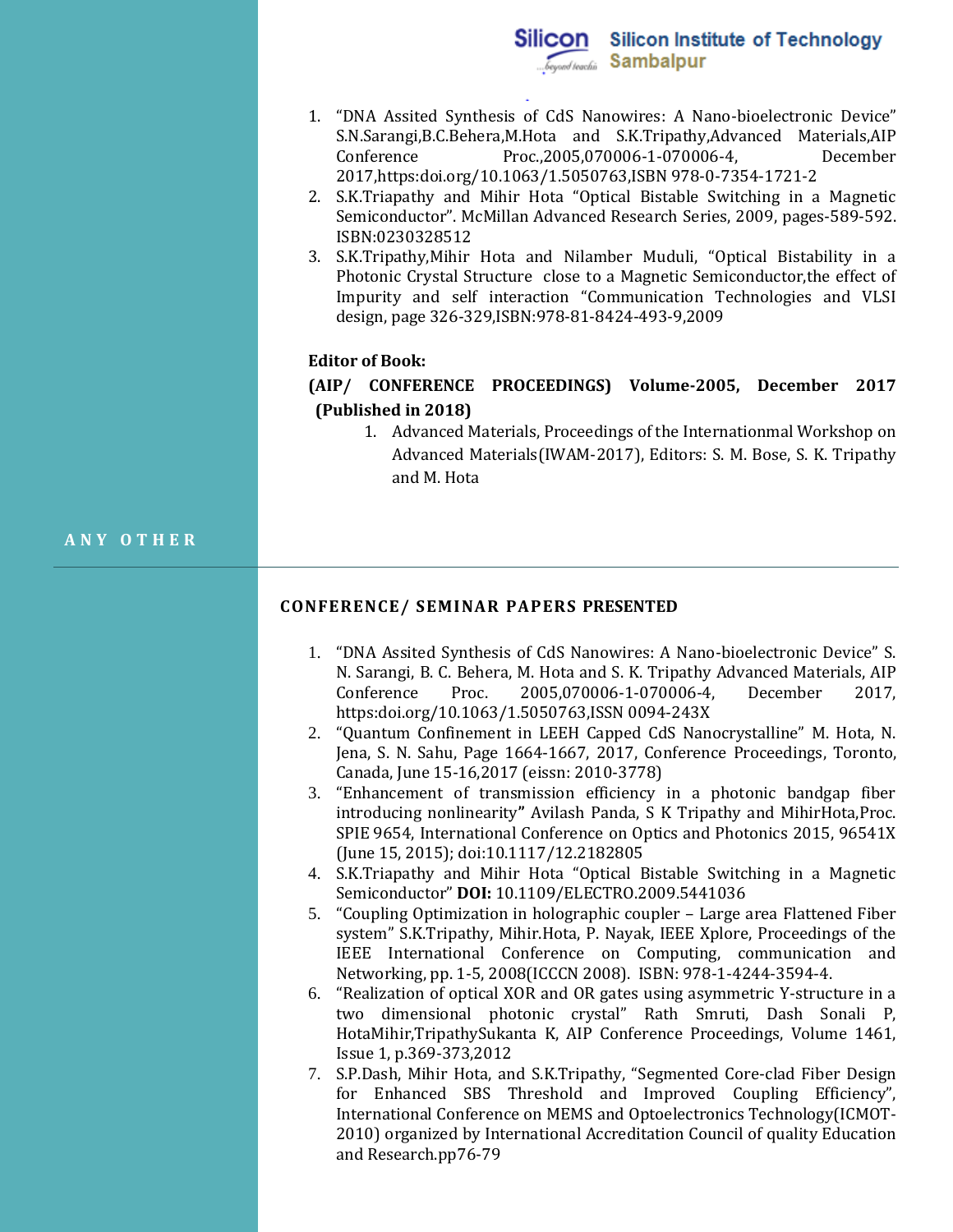# Silicon Silicon Institute of Technology **Sambalpur**

- 8. S Rath, SP Dash, M Hota, SK Tripathy, "[Realization of optical XOR and OR](javascript:void(0))  [gates using asymmetric Y-structure in a two dimensional photonic crystal](javascript:void(0))", AIP Conference Proceedings 1461 (1), 369-373,2012
- 9. S.Rath,S.P.Dash,M.Hota and S.K.Tripathy, "Realization of Optical OR Gates Using Asymmetric Y Structure in a Two Dimensional Photonic Crystal", *ICONSET-2011,IEEEXplore*, 2011 , pp 196 – 197
- 10. "Coupling Optimization in holographic coupler Large area Flattened Fiber system" S.K.Tripathy, Mihir.Hota, P. Nayak, IEEE Xplore, Proceedings of the IEEE International Conference on Computing, communication and Networking, pp. 1-5, 2008(ICCCN 2008). (International Publication) ISBN: 978-1-4244-359

#### **RESEARCH PROJECTS/INDUSTRIAL CONSULTANCY UNDERTAKEN :**

- 1. MSME PROJECT, Govt.of India, Ministry of MSME, Funding :Rs.10 Lakh
- 2. "Deformed Shell model study of heavy N-Z nuclei and dark matter detection" DST Govt. of India (Extra Mural Research Funding, Funding: Rs.25 Lakh
- 3. New applications of Deformed Shell, DST Govt. of India (Extra Mural Research Funding,Funding :Rs.25 Lakh

### **AFFILIATION TO PROFESSIONAL SOCIETY:**

- 1. ORISSA PHYSICAL SOCIETY, PATRON MEMBER
- 2. Photonics Society of India, Life Member
- 3. Indian Society of Technical Education, Life Member

#### **SHORT TERM COURSE CONDUCTED/DELIVERED LECTURES**

- 1. A.I.C.T.E. F.D.P. on Nanotechnology, held at NIST from 27th March-April8, 2006.
- 2. A.I.C.T.E. F.D.P. on Modeling and Simulation Techniques in Science and Engineering, held at NIST Berhampur, July 6th –July16th, 2007.
- 3. A.I.C.T.E. F.D.P. on Organic Electronics, held at NIST, Berhampur, 23rd June-4th July, 2008.
- 4. Delivered Invited Lecture on "Nanotechnology and its usefulness to Society" at Nagaland University on 18th February, 2012.
- 5. Delivered Lecture on Fiber Optics and its application at Sophitorium Group of Institutions,Jatni,Khurda, Odisha in Febary,2016

### **WORKSHOP CONDUCTED**

- 1. D.S.T. sponsored 10 day workshop on Sensors for Mining and Mineral Industry, held at NIST, Berhampur, Nov-18 –Nov-30, 2007.
- 2. National seminar on "Recent Trend in Physics in Engineering Education" and Annual Convention of Orissa Physical from Feb14th- Feb-15th 2009 at NIST, Berhampur.
- 3. Conducted International Workshop on Functional Materials (IWFM2011), Dec 20-22, 2011 at National Institute of Science and Technology, Berhampur, Odisha.
- 4. Conducted INDO-US International Workshop on Nanosensor Science & Technology [*IWNST* - 2013], Feb 27-29, 2013 at National Institute of Science and Technology, Berhampur,Odisha.
- 5. Conducted International Workshop on Frontiers in Materials Science and Technology,2015, December 20-22,2015 at National Institute of Science and Technology, Berhampur, Odisha.